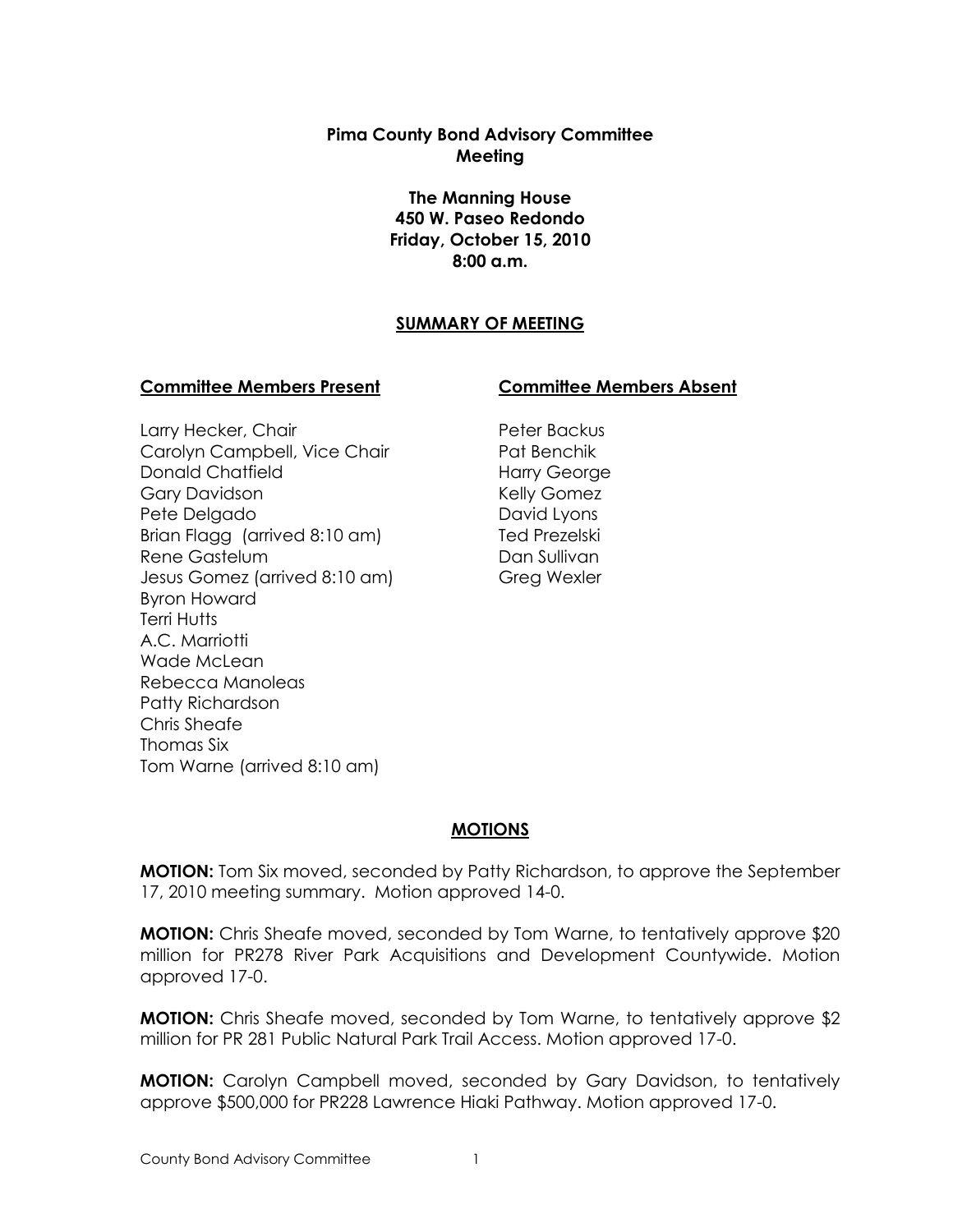**MOTION:** Byron Howard moved, seconded by Donald Chatfield, to revise PR34 Trails, Urban Pathways and Riverparks to include more specifics for a \$15 million project. Motion approved 17-0.

**MOTION:** Chris Sheafe moved, seconded by Rene Gastelum, to tentatively approve \$10 million for PR35 Sports Fields. Motion approved 17-0.

**MOTION:** Rene Gastelum moved, seconded by Patty Richardson, to tentatively approve \$12 million for PR220 Adaptive Recreation Center Expansion. Motion approved 17-0.

**MOTION:** Carolyn Campbell moved, seconded by Gary Davidson, to tentatively approve \$1.5 million for PR262 Altar Valley Watershed Restoration Project. Motion approved 17-0.

# **DIRECTION TO STAFF**

City of Tucson - Revise PR34 Trails, Urban Pathways and Riverparks to include more specifics for a \$15 million project.

Revise project description sheet for PR35 Sports Fields to reflect City of Tucson proposal as approved by Committee.

1. Welcome

Meeting began at 8:10 a.m. with a quorum.

2. Approval of the September 17, 2010 Meeting Summary

**MOTION:** Tom Six moved, seconded by Patty Richardson, to approve the September 17, 2010 meeting summary. Motion approved 14-0.

- 3. Committee Deliberation Regarding 2011 Bond Election Planning
	- A. Deliberation on programmatic recommendations from the County **Administrator**

## PR278 River Park Acquisitions and Development Countywide

Nanette Slusser, Assistant County Administrator for Public Works, gave a presentation on the River Park System (also known as the Urban Loop) at the previous meeting. Nicole Fyffe listed which individual river park segment projects were being proposed for inclusion in the \$20 million program, explained why staff does not recommend including the subcommittee tiers in the program description, and described the proposal for program management.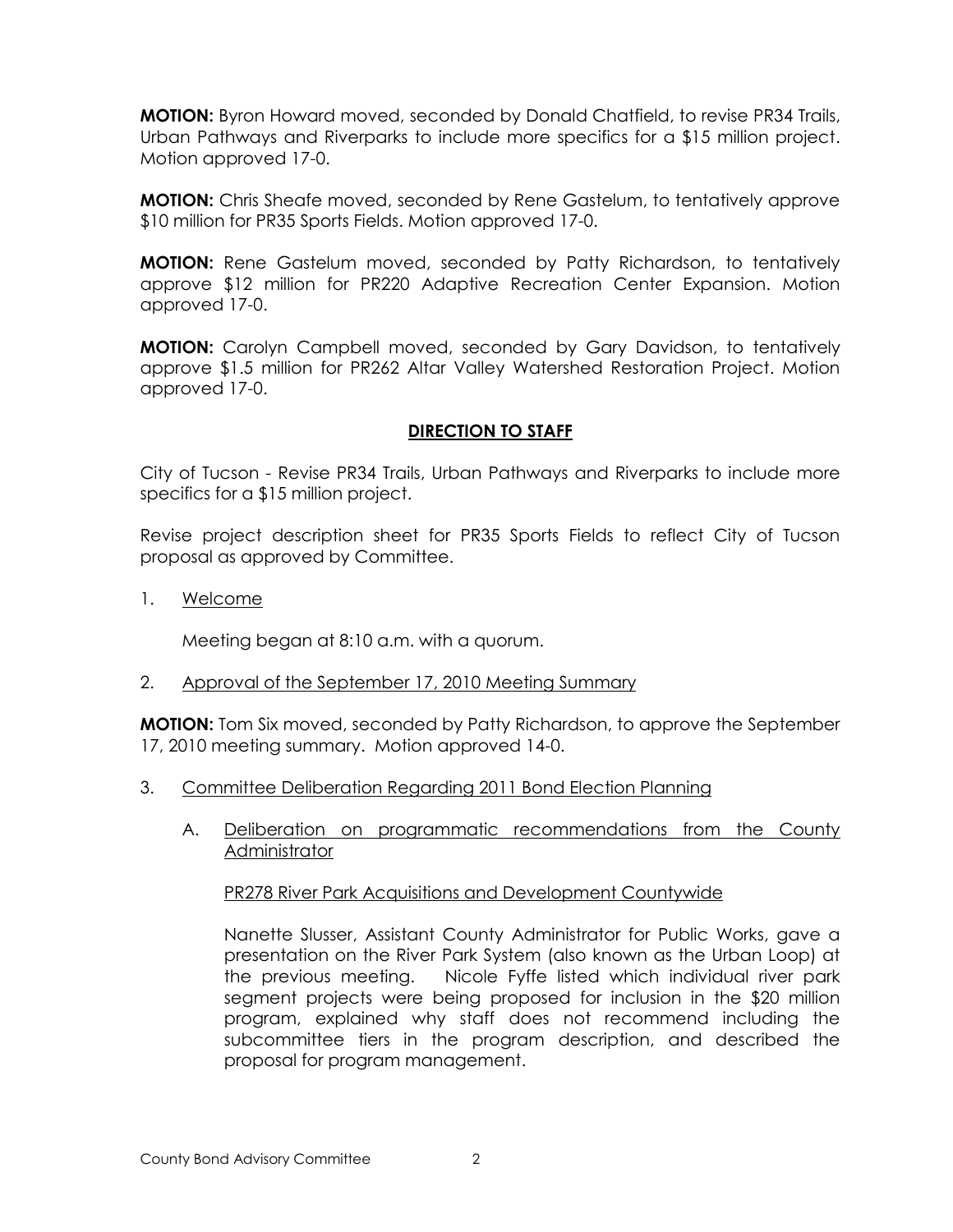Discussion and questions included whether the program approach provides enough certainty to the public on which segments will be completed, what the difference was between the original \$27 million estimate for each of the projects in total versus the program amount of \$20 million, which portions of the river parks remain to be completed and their costs, that more specifics would be available on which portions of the river parks would be included as we draw nearer to a bond election and draft the detailed bond implementation plan ordinance, other funding sources such as federal and state grants, and that this was a good way to package these similar projects.

**MOTION:** Chris Sheafe moved, seconded by Tom Warne, to tentatively approve \$20 million for PR278 River Park Acquisitions and Development Countywide. Motion approved 17-0.

#### PR281 Public Natural Park Trail Access (Trailheads)

Nicole Fyffe explained which of the individual trailhead properties were being recommended for inclusion in the \$2 million trailhead program, that the program description does include the tiered priorities recommended by the subcommittee, and similar program management to the river parks program. The program is not recommended to include PR228 Lawrence Hiaki Pathway and the City of Tucson's PR34 Trails, Urban Pathways, and River Parks, since these are urban trail projects and not trailheads to existing parks.

**MOTION:** Chris Sheafe moved, seconded by Tom Warne, to tentatively approve \$2 million for PR 281 Public Natural Park Trail Access. Motion approved 17-0.

## PR228 Lawrence Hiaki Pathway

Nicole Fyffe explained that this project was recommended as a Tier 1 project by the subcommittee, was the Pascua Yaqui's 2nd highest ranked project, and is recommended by the County Administrator.

**MOTION:** Carolyn Campbell moved, seconded by Gary Davidson, to tentatively approve \$500,000 for PR228 Lawrence Hiaki Pathway. Motion approved 17-0.

#### PR34 City of Tucson Trails, Urban Pathways, and River Parks

Julie Parizek, City of Tucson Parks and Recreation, gave a detailed presentation on the urban greenways that are proposed for funding under this project. Comments and questions from the Committee included whether \$4 million would complete the greenways (no), estimate to complete the greenways (\$15 million), whether the paths were multi-use (yes), which segments would be highest priority for completion with the bonds funds, whether the City already owns all of the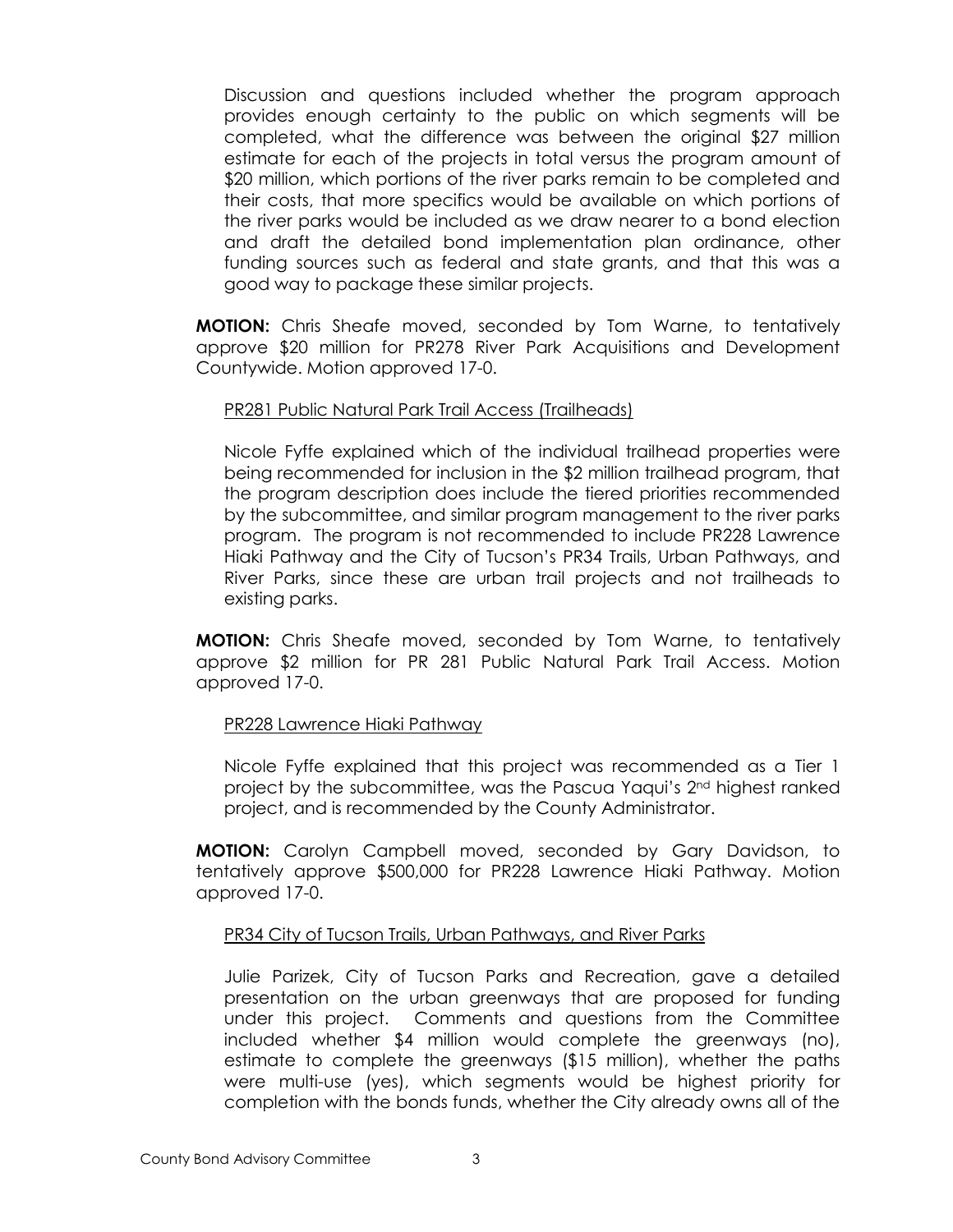land (owns majority), similarities with the river park/urban loop system, need for funding for trails that head south (South Tucson area), whether the subcommittee recommended Tier 3 would improve now that more specifics are known, and other sources of funding available for trails outside of these urban greenways.

**MOTION:** Byron Howard moved, seconded by Patty Richardson, to tentatively approve \$4 million for PR34 Trails, Urban Pathways and Riverparks.

**SUBSTITUTE MOTION:** Carolyn Campbell moved, seconded by Brian Flagg, to tentatively approve \$15 million for PR34 Trails, Urban Pathways and Riverparks, including a portion of that funding for a trail in or through South Tucson.

Both motions were withdrawn.

**MOTION:** Byron Howard moved, seconded by Donald Chatfield, to revise PR34 Trails, Urban Pathways and Riverparks to include more specifics for a \$15 million project. Motion approved 17-0.

#### PR35 Sports Fields City of Tucson

This project was originally proposed as a \$4 million project and lacked specificity. The City is now proposing a \$10 million project, \$7.35 million to replace ball fields lighting, and \$2.65 million to light existing fields and build new fields with lighting. Ted Moeller, Electrical Engineer, spoke on behalf of the City of Tucson about the necessity to replace many of the City's sports field lights. Julie Parizek talked about how the City's original project proposal was general, but since then the City has systematically assessed the sports fields and sports field lighting needs, and has very specific recommendations.

Nicole Fyffe stated that the County is no longer pursuing bond funding for lighting-only projects. This year an end of year balance in the County's General Fund was allocated to light fields. Fred Gray, City Parks director stated that the City has no dedicated funding source for lighting replacement or new lighting. A few of the Committee members spoke about the concern that funding replacement lighting may be considered a maintenance cost, as opposed to a typical bond funding item. It was clarified that yes it can be funded with bond funds; however the County is not choosing to fund lighting projects with bond funds.

Other questions and comments included who paid for the lighting (often it is the leagues that use the fields), the efficiency savings from the Musco lighting (50 percent more efficient), whether solar was used (no), that lighting a field increases the use 3-fold, and that if these can't be replaced with bond funds the fields will be underutilized when the lights are removed.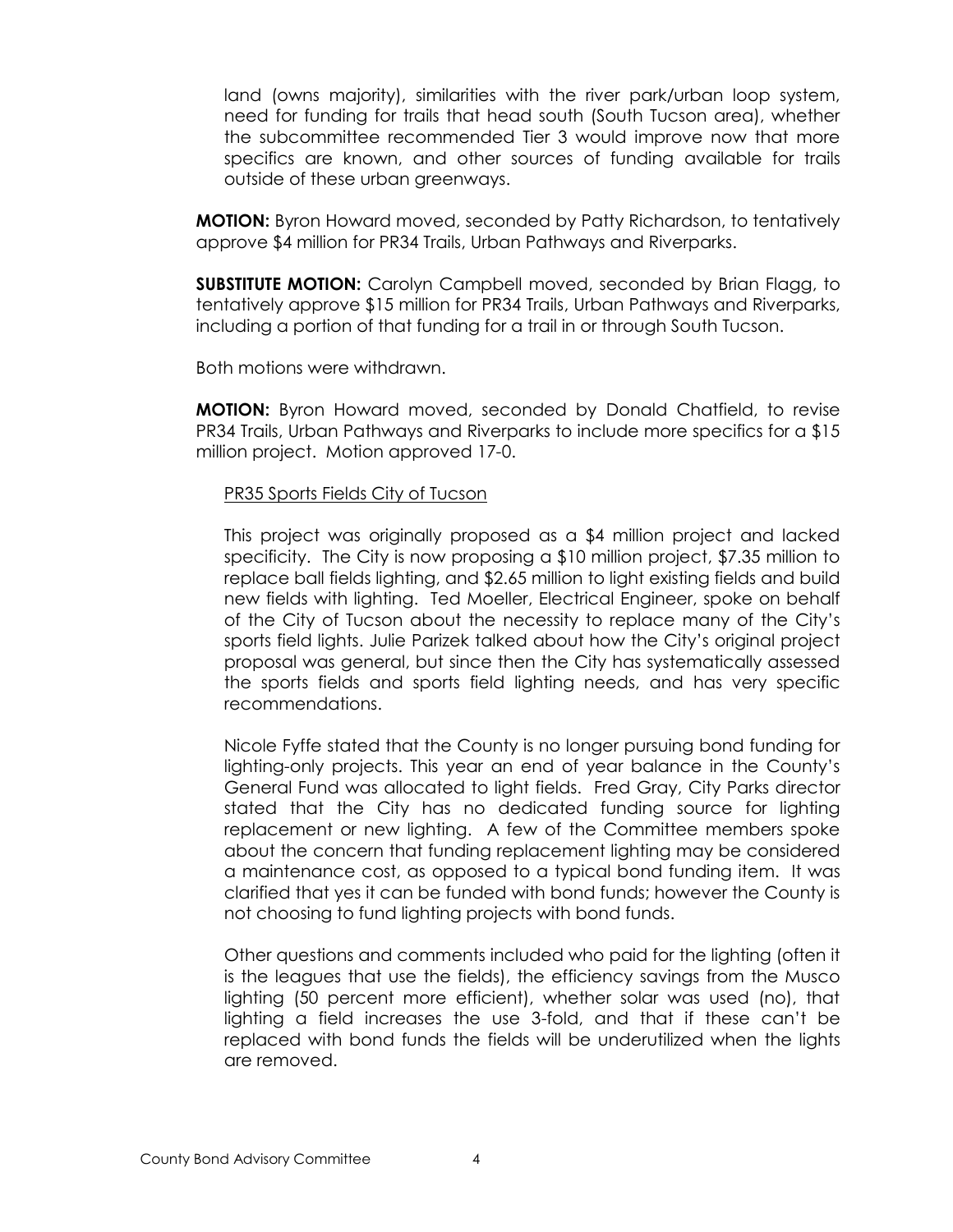Note that this project incorporates PR47 Reid Park Soccer Field Replacement.

**MOTION:** Chris Sheafe moved, seconded by Rene Gastelum, to tentatively approve \$10 million for PR35 Sports Fields. Motion approved 17-0.

## B. PR231 Arizona Velodrome Bicycle Center

Continued to the next meeting

## C. PR220 Adaptive Recreation Center Expansion and Alternatives

Fred Gray clarified that the proposal was to build the "dry" portion of the adaptive recreation center, and that the "wet" (pool) portion was complete. The facility is at capacity in the summer, but a reduction in programming due to budget cuts has had some impact on utilization.

Karen Larkin spoke in support of the project. Rochelle Swanson submitted a speaker card in support of the project, but asked not to speak.

**MOTION:** Rene Gastelum moved, seconded by Patty Richardson, to tentatively approve \$12 million for PR220 Adaptive Recreation Center Expansion. Motion approved 17-0.

## D. PR262 Altar Valley Watershed Restoration Project

Nicole Fyffe explained that the County Administrator did not originally support this project, but now does for the following reasons: request for bond funds reduced from \$3.5 million to \$1.5 million, proponents (Altar Valley Conservation Alliance) have successfully leveraged \$350,000 in grant funding to apply to the project, the County now owns several ranches in the area, and the Regional Flood Control District and County Parks worked with the proponents to develop a scope of work for the project.

Pat King, Altar Valley Conservation Alliance, spoke in support of the project. Vicki France submitted a speaker card in support of the project, but asked not to speak.

**MOTION:** Carolyn Campbell moved, seconded by Gary Davidson, to tentatively approve \$1.5 million for PR262 Altar Valley Watershed Restoration Project. Motion approved 17-0.

E. Capital Costs versus Maintenance Costs and Applicability for Bond **Funding** 

This item was addressed during item 3A - PR35 Sports Fields City of Tucson.